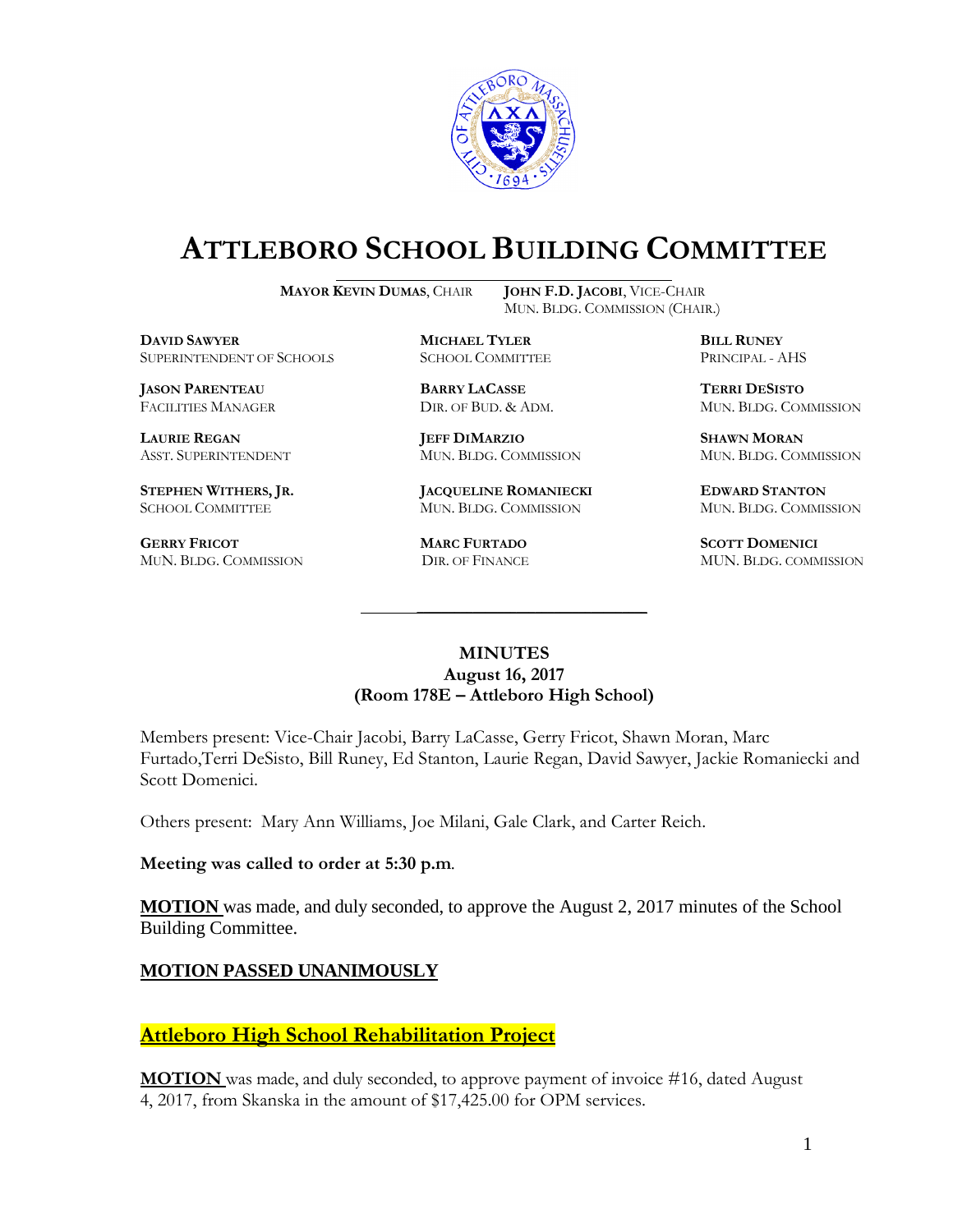### **THE MOTION PASSED UNANIMOUSLY**

Vice-Chair Jack Jacobi and Principal Bill Runey led a discussion with three students from Attleboro High School regarding student locker use. It was determined that not all students use and/or need lockers given that digital devices are replacing the use of textbooks. As a compromise for those that need to use a locker it was suggested to have a bank of lockers near the cafeteria that are shorter and wider than the current locker design. The design team will research the number of lockers allowable in the space suggested.

MSBA Board of Directors meeting scheduled for August 23, Vice-Chair Jack Jacobi suggested a large contingency should attend the meeting to show support for the district. Mary Ann Williams agreed.

Discussion and review of floor plan Option 4B by Kaestle Boos representative. Superintendent David Sawyer explained the ACA program which is a separate school within AHS. Students take both day and evening classes with ACA receiving reimbursement from the state. Barry Lacasse suggested the value of the ACA program should be stressed to the MSBA, Vice-Chair Jacobi agreed and asked Superintendent Sawyer to develop an effective case to present to the MSBA.

**VOTE:** To eliminate green house from the school plan.

## **THE VOTE PASSED UNANIMOUSLY**

**VOTE:** To eliminate track above gym from the school plan.

## **THE VOTE PASSED UNANIMOUSLY**

**MOTION:** To approve supplemental submittal floor plan option 4B

## **THE MOTION PASSED UNAMIMOUSLY**

Publc invited to attend meeting at 7:00 p.m.

Vice-Chair Jacobi opened the meeting by welcoming the public in attendance. An over view of the project was given including an explanation of debt-exclusion and projected timeline for construction. The Design team reviewed the site and floor plan for the public.

A question and answer session followed. Questions addressed included:

- Public access/security to CTE area through main entrance
- Varsity booster concessions
- Locker space
- Designing school for future flexibility

### **Key Dates:**

• August 23, 2017 - MSBA Board of Directors meeting